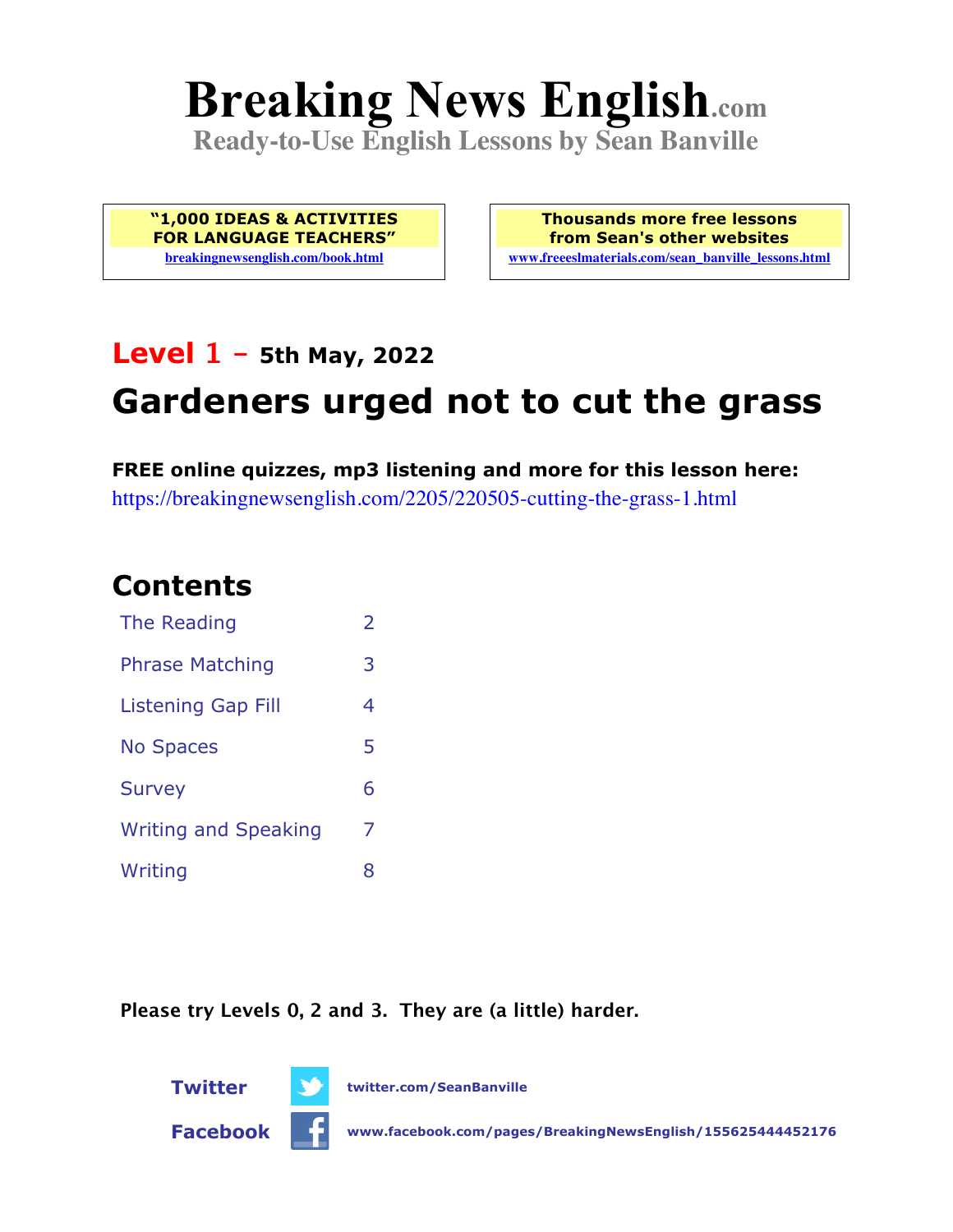### **THE READING**

From https://breakingnewsenglish.com/2205/220505-cutting-the-grass-1.html

 A charity called Plantlife wants people not to cut their grass. It is a project called "No Mow May". When spring arrives, gardeners mow their lawn. This means there are fewer flowers and insects. Not cutting the grass leaves a habitat that will help "bees, butterflies, wildlife and us". Bees are important because they pollinate flowers. Plantlife also wants people to count the types of wild flowers in their garden.

Plantlife said wild lawns are "biodiversity hotspots". It said there can be 250 kinds of plants on lawns, including wild strawberry. Plantlife wants us to value wild lawns. One gardener said wild gardens bring joy. He said people care too much about neat gardens. He said not mowing the lawn lets us "reconnect with the natural world". Plantlife agreed. It said a wild garden "makes you feel like you're somewhere tropical".

Sources: https://www.**bbc.com**/news/uk-61264905 https://www.**cambridgeindependent.co.uk**/news/no-mow-may-county-council-joins-inbiodiversity-initiative-9252289/ https://**nomowmay.plantlife.org.uk**/what-is-no-mow-may/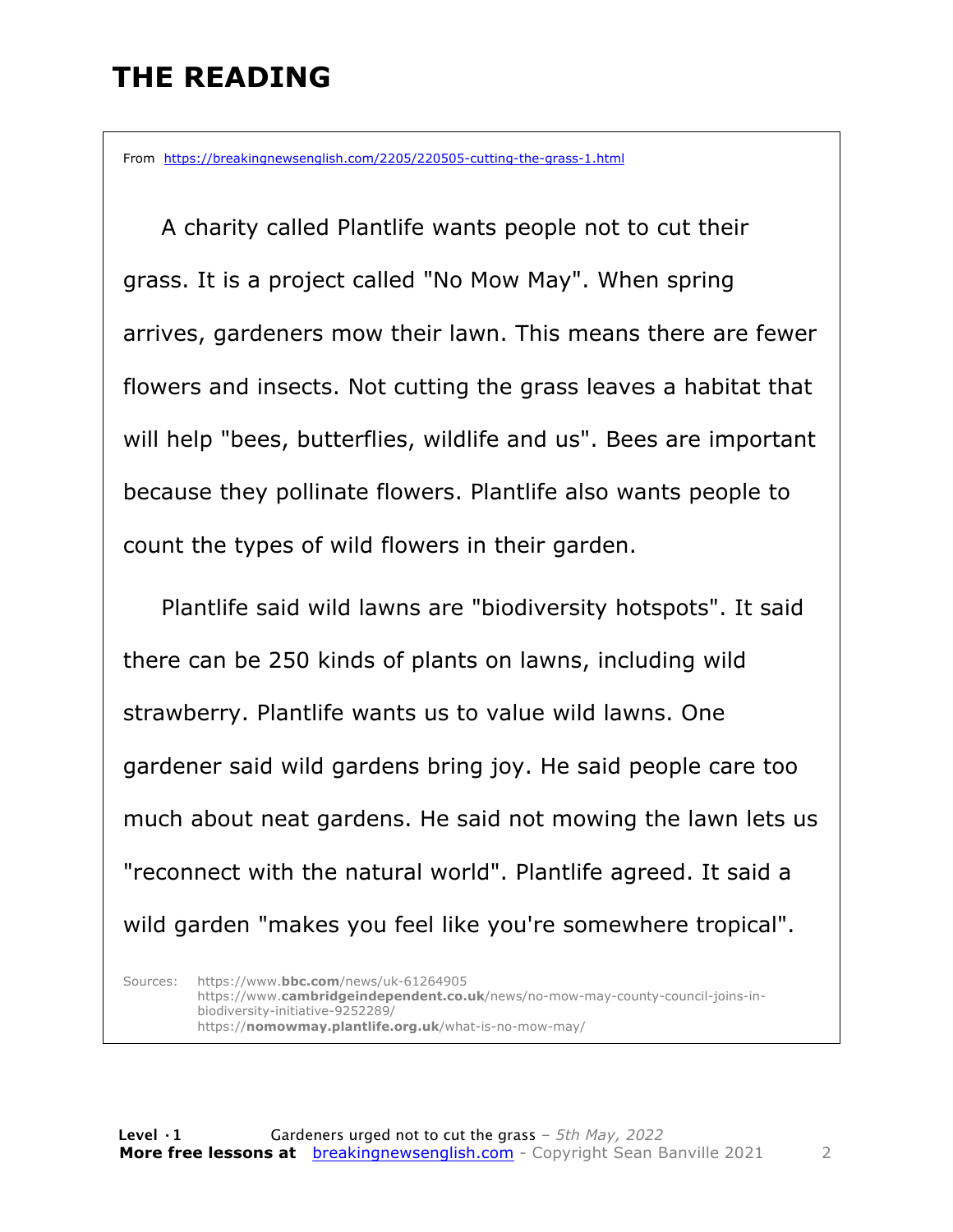### **PHRASE MATCHING**

From https://breakingnewsenglish.com/2205/220505-cutting-the-grass-1.html

#### **PARAGRAPH ONE:**

| 1. A charity called                | а.             | important          |
|------------------------------------|----------------|--------------------|
| 2. When spring                     |                | b. help bees       |
| 3. there are fewer flowers         |                | c. in their garden |
| 4. a habitat that will             |                | d. arrives         |
| 5. butterflies, wildlife           | e <sub>1</sub> | flowers            |
| 6. Bees are                        | f.             | and us             |
| 7. they pollinate                  |                | q. and insects     |
| 8. count the types of wild flowers |                | h. Plantlife       |

#### **PARAGRAPH TWO:**

|    | 1. wild lawns are biodiversity |    | a. gardens bring joy |
|----|--------------------------------|----|----------------------|
|    | 2. there can be 250 kinds      |    | b. strawberry        |
|    | 3. wild                        |    | c. tropical          |
|    | 4. Plantlife wants us to       |    | d. of plants         |
|    | 5. One gardener said wild      |    | e. natural world     |
| 6. | people care                    | f. | hotspots             |
| 7. | reconnect with the             |    | g. too much          |
|    | 8. feel like you're somewhere  |    | h. value wild lawns  |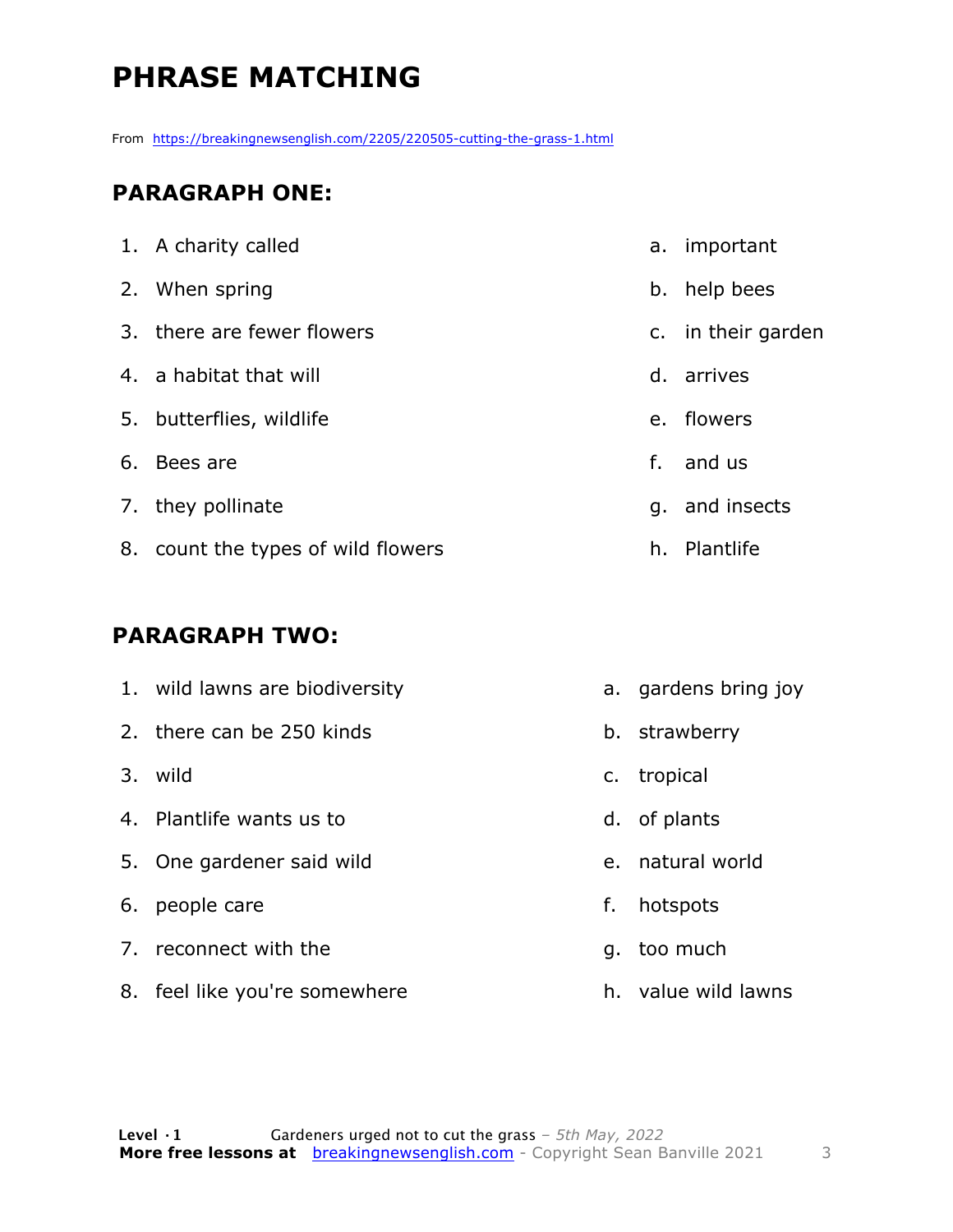### **LISTEN AND FILL IN THE GAPS**

From https://breakingnewsenglish.com/2205/220505-cutting-the-grass-1.html

| A charity called Plantlife wants (1) ______________________________ cut |  |
|-------------------------------------------------------------------------|--|
| their grass. It is a project called "No Mow May".                       |  |
|                                                                         |  |
|                                                                         |  |
| the grass leaves $(4)$ ____________________________ will help "bees,    |  |
| butterflies, wildlife and us". Bees are important because               |  |
| $(5)$ ___________________________. Plantlife also wants people to count |  |
|                                                                         |  |

Plantlife said wild lawns  $(7)$  \_\_\_\_\_\_\_\_\_\_\_\_\_\_\_\_\_\_\_\_\_\_\_\_. It said there can be 250 kinds of plants (8) \_\_\_\_\_\_\_\_\_\_\_\_\_\_\_\_\_\_\_ wild strawberry. Plantlife wants us to (9) \_\_\_\_\_\_\_\_\_\_\_\_\_\_\_\_\_\_\_\_\_\_. One gardener said wild (10) \_\_\_\_\_\_\_\_\_\_\_\_\_\_\_\_\_\_\_\_\_\_\_\_\_. He said people care too much  $(11)$  \_\_\_\_\_\_\_\_\_\_\_\_\_\_\_\_\_\_\_\_\_\_\_\_. He said not mowing the lawn lets us "reconnect with the natural world". Plantlife agreed. It said a wild garden "makes you feel like  $(12)$   $\qquad \qquad \blacksquare$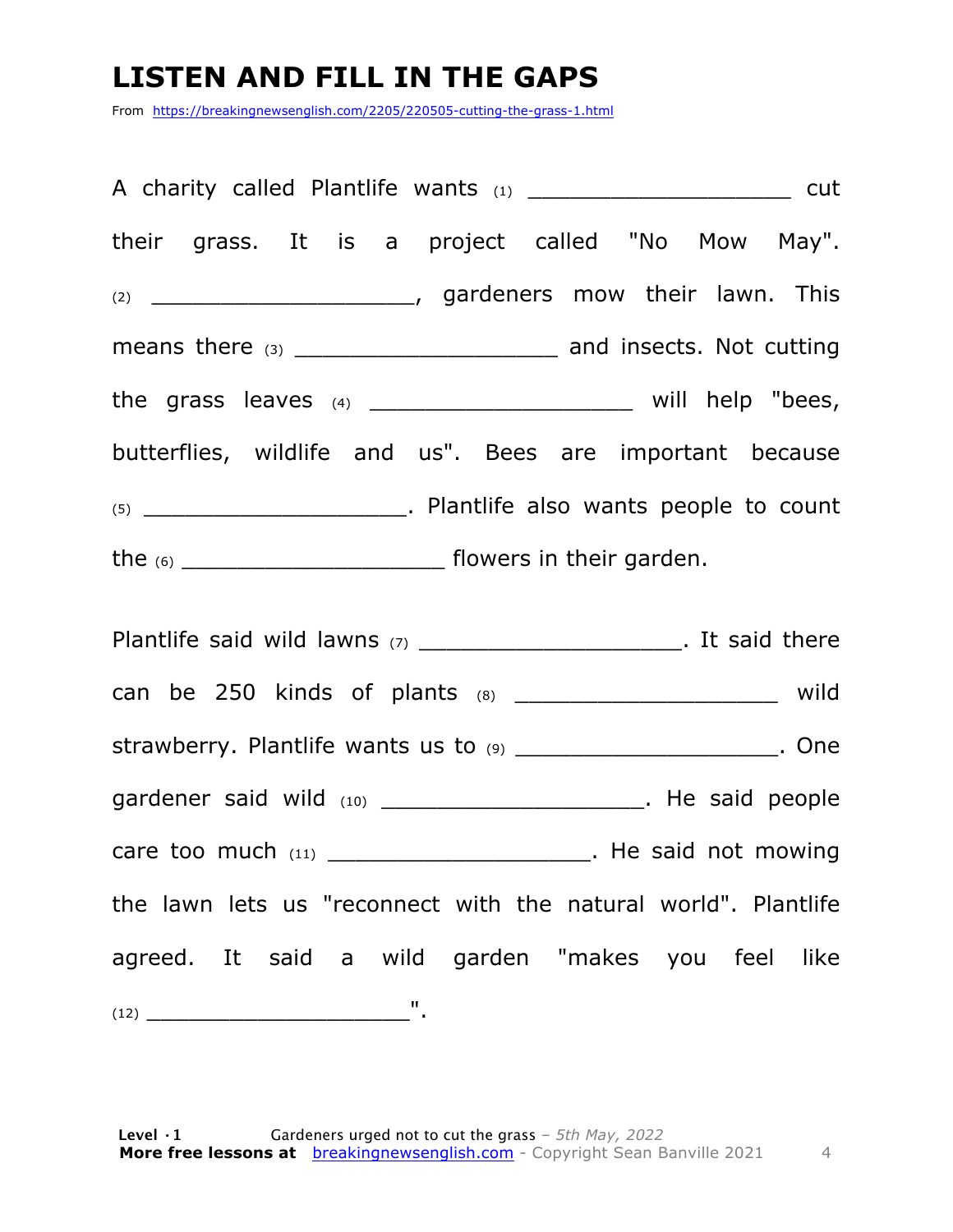### **PUT A SLASH ( / )WHERE THE SPACES ARE**

From https://breakingnewsenglish.com/2205/220505-cutting-the-grass-1.html

AcharitycalledPlantlifewantspeoplenottocuttheirgrass.Itisaprojectc alled"NoMowMay".Whenspringarrives,gardenersmowtheirlawn.Thi smeanstherearefewerflowersandinsects.Notcuttingthegrassleaves ahabitatthatwillhelp"bees,butterflies,wildlifeandus".Beesareimport antbecausetheypollinateflowers.Plantlifealsowantspeopletocountth etypesofwildflowersintheirgarden.Plantlifesaidwildlawnsare"biodiv ersityhotspots".Itsaidtherecanbe250kindsofplantsonlawns,includin gwildstrawberry.Plantlifewantsustovaluewildlawns.Onegardenersai dwildgardensbringjoy.Hesaidpeoplecaretoomuchaboutneatgardens .Hesaidnotmowingthelawnletsus"reconnectwiththenaturalworld".Pl antlifeagreed.Itsaidawildgarden"makesyoufeellikeyou'resomewher etropical".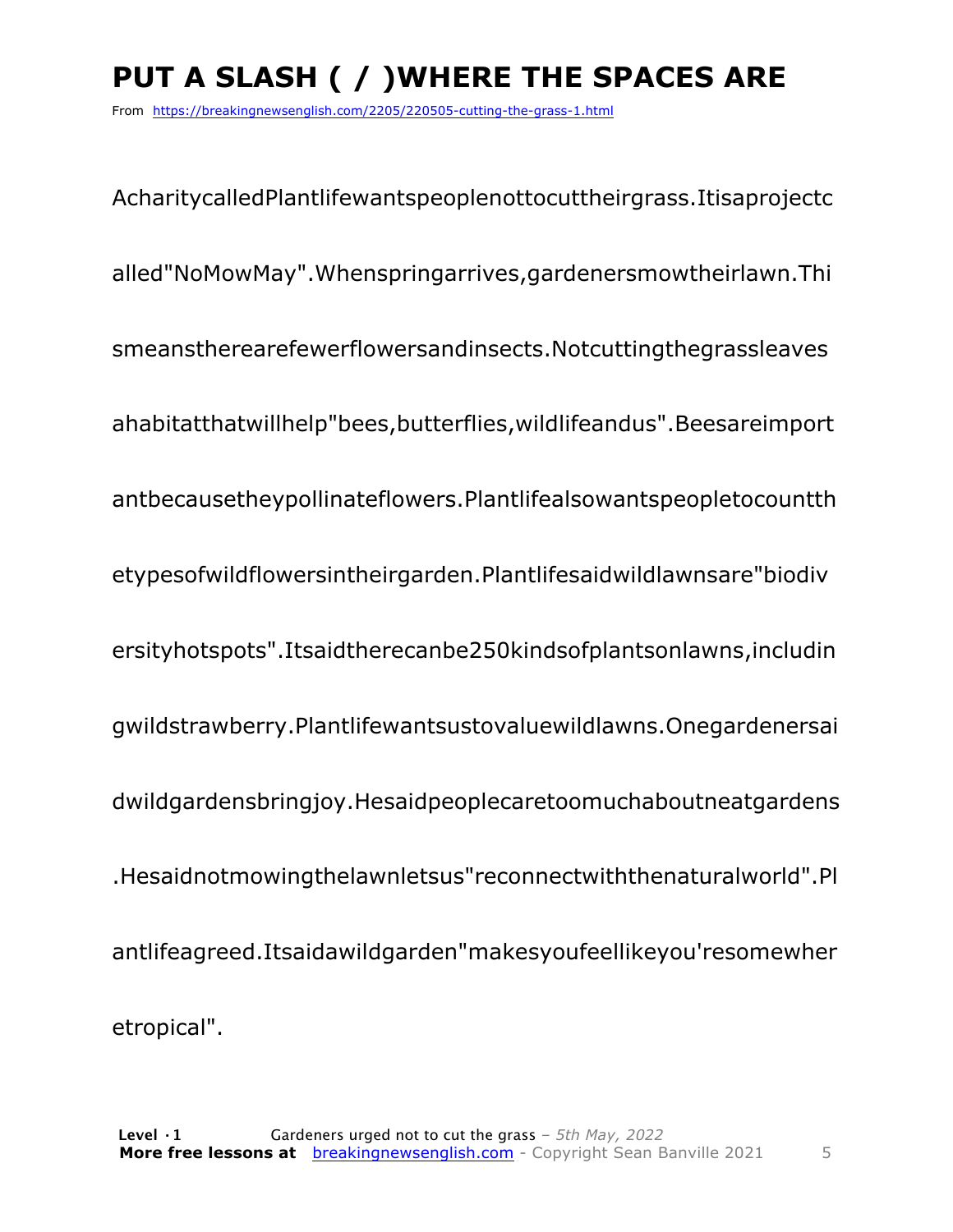### **GRASS SURVEY**

From https://breakingnewsenglish.com/2205/220505-cutting-the-grass-4.html

Write five GOOD questions about grass in the table. Do this in pairs. Each student must write the questions on his / her own paper.

When you have finished, interview other students. Write down their answers.

|      | STUDENT 1 | STUDENT 2 | STUDENT 3 |
|------|-----------|-----------|-----------|
| Q.1. |           |           |           |
| Q.2. |           |           |           |
| Q.3. |           |           |           |
| Q.4. |           |           |           |
| Q.5. |           |           |           |

- Now return to your original partner and share and talk about what you found out. Change partners often.
- Make mini-presentations to other groups on your findings.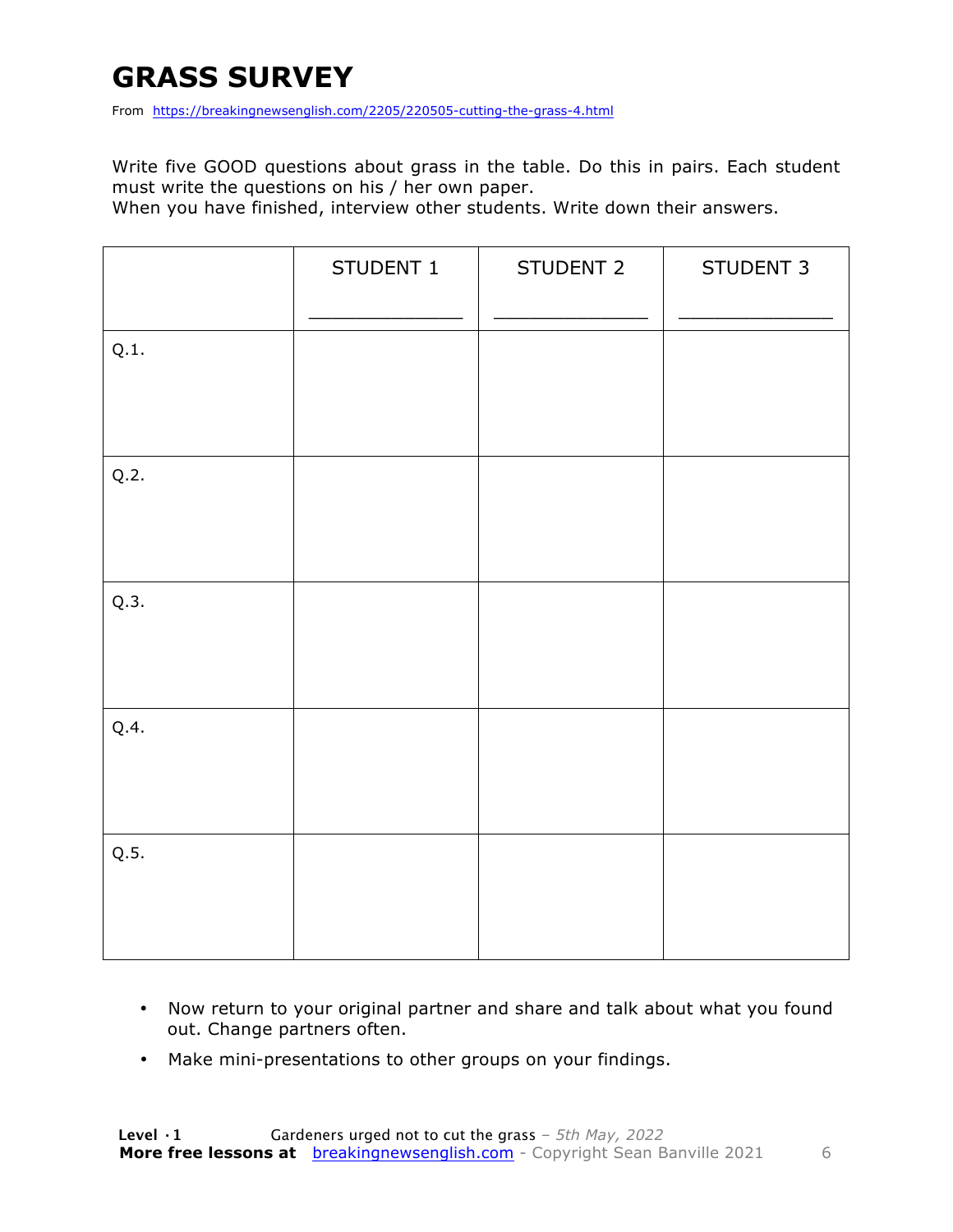### **WRITE QUESTIONS & ASK YOUR PARTNER(S)**

Student A: Do not show these to your speaking partner(s).

*Gardeners urged not to cut the grass – 5th May, 2022* More free lessons at breakingnewsenglish.com

### **WRITE QUESTIONS & ASK YOUR PARTNER(S)**

-----------------------------------------------------------------------------

Student B: Do not show these to your speaking partner(s).

| a) |  |  |
|----|--|--|
| b) |  |  |
| c) |  |  |
| d) |  |  |
| e) |  |  |
| f) |  |  |
|    |  |  |